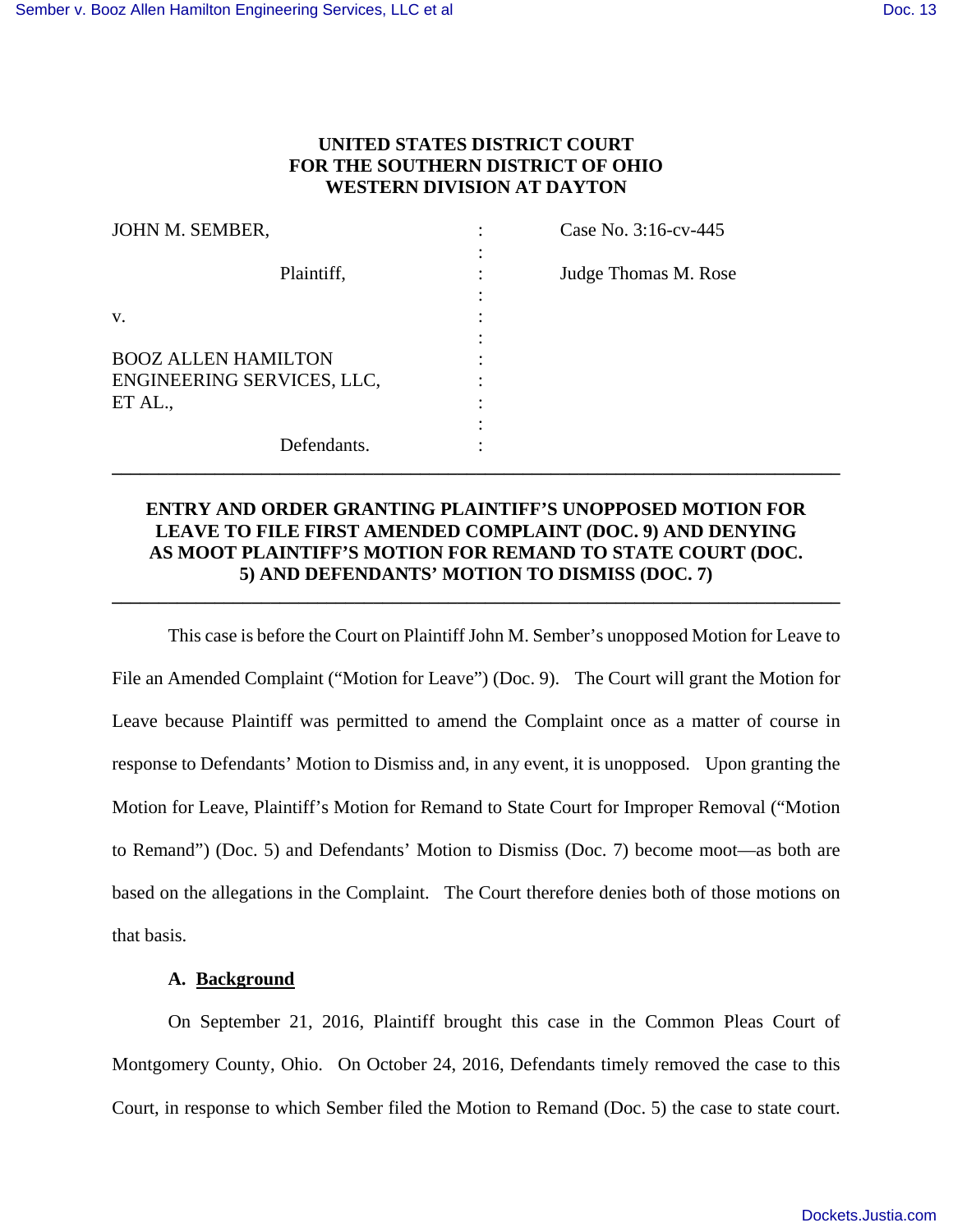Defendants then filed an Amended Notice of Removal (Doc. 6) and Motion to Dismiss (Doc. 7) the Complaint for failure to state a claim. Defendants' Amended Notice of Removal and Motion to Dismiss prompted Plaintiff to seek leave to file an Amended Complaint (Doc. 9) and to file an Amended Motion for Remand to State Court ("Amended Motion to Remand") (Doc. 10). Defendants have responded to the Motion for Leave and Amended Motion to Remand, both of which are ripe for review. (Docs. 11, 12.) In this Order, the Court rules on only the Motion for Leave and the motions mooted by that ruling. The Court will rule on the Amended Motion to Remand in a separate order.

#### **B. Plaintiff's Motion for Leave to File an Amended Complaint**

Plaintiff filed the Motion for Leave "[o]ut of an abundance of caution," even though he believed that he was permitted to amend his Complaint under Fed. R. Civ. P.  $15(a)(1)(B)$ . Rule 15(a)(1)(B) states that "[a] party may amend its pleading once as a matter of course" within 21 days of service of a motion under Fed. R. Civ. P. 12(b), (e), or (f). As Defendants' Motion to Dismiss was brought under Rule 12(b)(6), Plaintiff appears to be correct. A discussion could be had regarding whether a plaintiff in a removed action may amend a complaint under Rule 15(a)(1)(B) when that complaint is subject to a pending motion to remand. The Court need not engage in that discussion, however, because Defendants do not object to the filing of the Amended Complaint, provided that doing so will not waive any objections to Plaintiff's Amended Motion to Remand or any defenses to the Amended Complaint. In addition, as a practical matter, it would be a disservice to the just, speedy and inexpensive determination of this action if the Court were to deny Plaintiff's Motion for Leave and consider whether remand is appropriate based on a complaint that Plaintiff does not intend to pursue. For these reasons, the Court **GRANTS** Plaintiff's Motion for Leave and **ORDERS** Plaintiff to file the Amended Complaint within 7 days